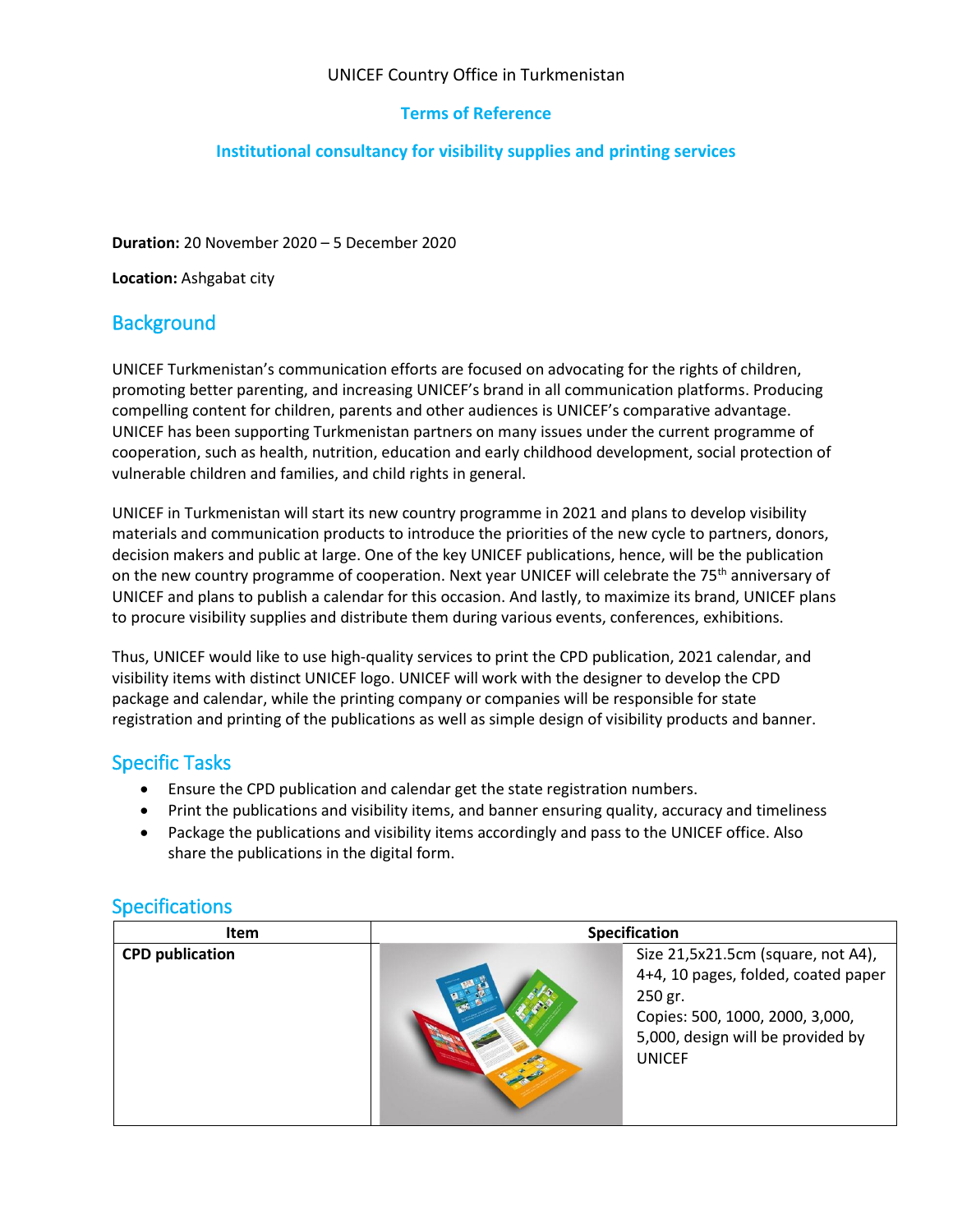| Calendar                                                                                        | Table calendar size, A5, 26 pages, 4+4, coated paper 250 gr, spiral<br>binding or binding used for calendars, Copies: 500, 1000, 2000, 3,000,<br>5,000, design will be provided by UNICEF.                             |  |
|-------------------------------------------------------------------------------------------------|------------------------------------------------------------------------------------------------------------------------------------------------------------------------------------------------------------------------|--|
| <b>Visibility</b><br>(folder,<br>items<br>pen,<br>notepad, t-shirt) (please provide<br>samples) | Folder – A4 or 21.5x29.7 cm, 2+2, coated paper, matte, 250 gr. with 2+0<br>inserts inside the folder (cyan and white colours will be used)<br>Copies: 500, 1000, 2000, 3,000, 5,000                                    |  |
|                                                                                                 | <b>Pen</b> – cyan or white plastic pen with white or cyan UNICEF logo<br>Copies: 500, 1000, 2000, 3,000, 5,000                                                                                                         |  |
|                                                                                                 | Notepad – A6, 10.5x15 cm, cover page coated paper, mat 250 gr, $2+0$ ,<br>inside pages – offset paper, 76 pages, 2+2 (cyan and white colours will be<br>used), spiral binding<br>Copies: 500, 1000, 2000, 3,000, 5,000 |  |
|                                                                                                 | T-shirt – white cotton, size S, M, L, XL, cyan logo in front (size<br>approximately<br>30cmx10cm), screen/silk<br>printing<br>(шелкография/трафаретная печать)<br>Copies: 200, 500, 1000, 2000                         |  |
| <b>UNICEF banner for exhibitions</b>                                                            | banner printing, size 2x2,5 meters, colour, one sided, frame is available,<br>design is needed.                                                                                                                        |  |

# Workplan and deliverables

Visibility and publication printing services will cover the period of 20 November and 5 December 2020.

| <b>Tasks</b>                                      | Deliverables and target delivery dates |
|---------------------------------------------------|----------------------------------------|
| Registration of publications (CPD and calendar)   | By 20 November 2020                    |
| CPD publication                                   | By 30 November 2020                    |
| Visibility items (folder, pen, notepad, t-shirts) | By 5 December 2020                     |
| Calendar                                          | By 5 December 2020                     |

## Reporting requirements

The printing company will provide the required number of printed materials and visibility items at the end of the assignment.

## Payment schedule

The payment in US dollars will be made in lumpsum after delivery of quality printed CPD publication, calendar and visibility items to the UNICEF Office in Ashgabat.

## Work arrangements

Day to day supervision and guidance will be provided by UNICEF Turkmenistan Communication Officer. UNICEF will regularly communicate with the company/companies and provide guidance on branding,